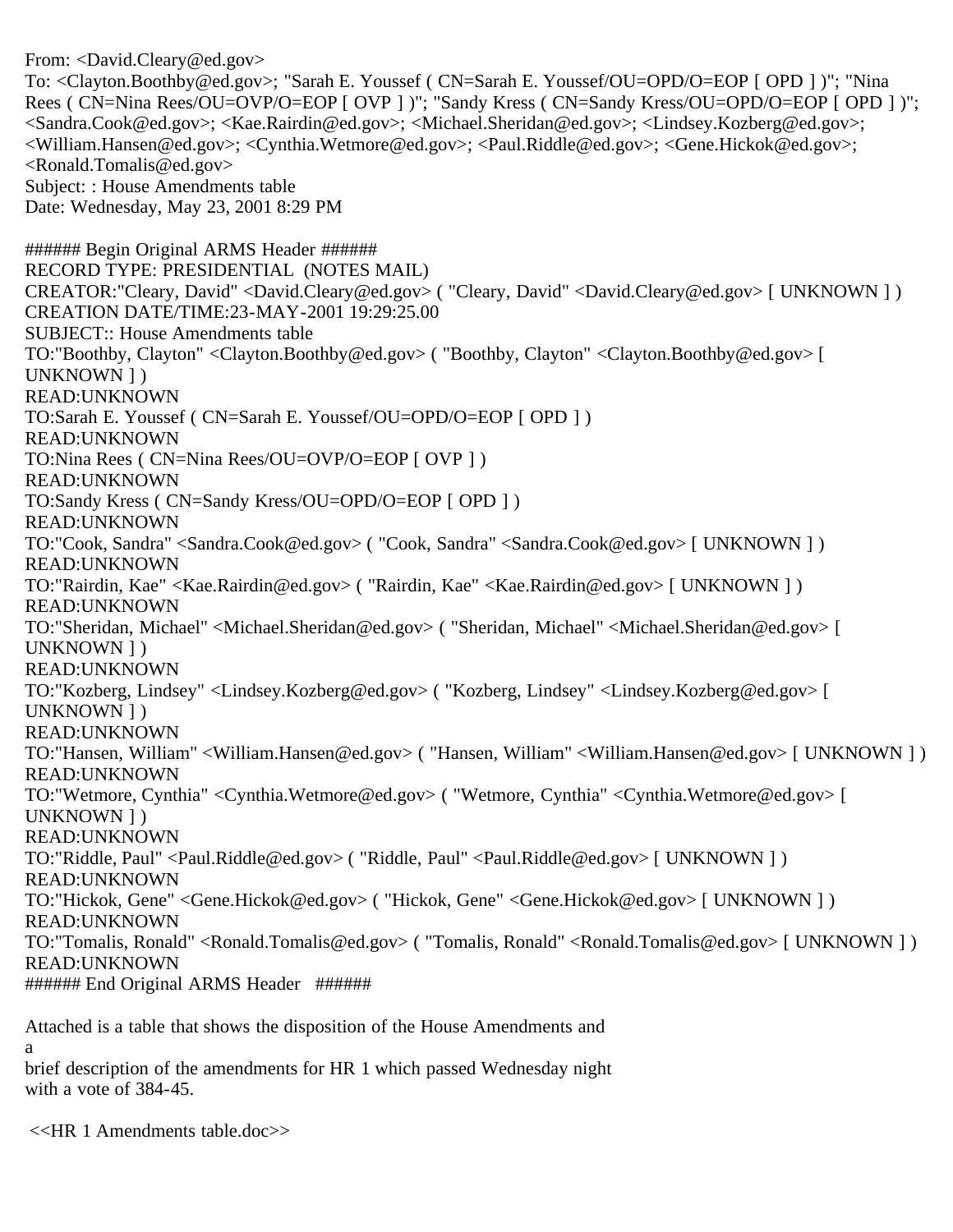```
> -----Original Message-----
> From: Boothby, Clayton
> Sent: Wednesday, May 23, 2001 5:01 PM
> To: Sarah_E. _Youssef (E-mail); 'Nina Rees' (E-mail); Sandy_Kress
> (E-mail); Cook, Sandra; Cleary, David; Rairdin, Kae; Sheridan, Michael;
> Kozberg, Lindsey; Hansen, William; Wetmore, Cynthia; Riddle, Paul; 
Hickok,
> Gene; Tomalis, Ronald
> Subject: House Update #4
>> The House has voted on:
>> Armey Choice #1- 155-273
>> Armey Choice Demo #2- 186-241
>> Hoekstra- 191-236
>> Norwood- 246-181
>> Akin- Voice
>> Stern- 361-61
>
> Trafficant- 415-9
>> Brady- Voice
>> Mink- Voice
>> Wamp/Ethridge- Voice
>> Hilleary- Voice
>> Velazquez- Voice
>> Working on Kirk, Hoeffel, Cox then final passage around 6.
>> Sec Paige will be attending a press conf. with leadership right after
> final passage.
>\,>>>> Clay Boothby
> Office of Legislation and Congressional Affairs
> U.S. Department of Education
> Ph: 401-0200
> FX: 401-1438
> - att1.htm - HR 1 Amendments table.doc
ATT CREATION TIME/DATE: 0 00:00:00.00
File attachment <P_0CC32004_OPD.TXT_1>
```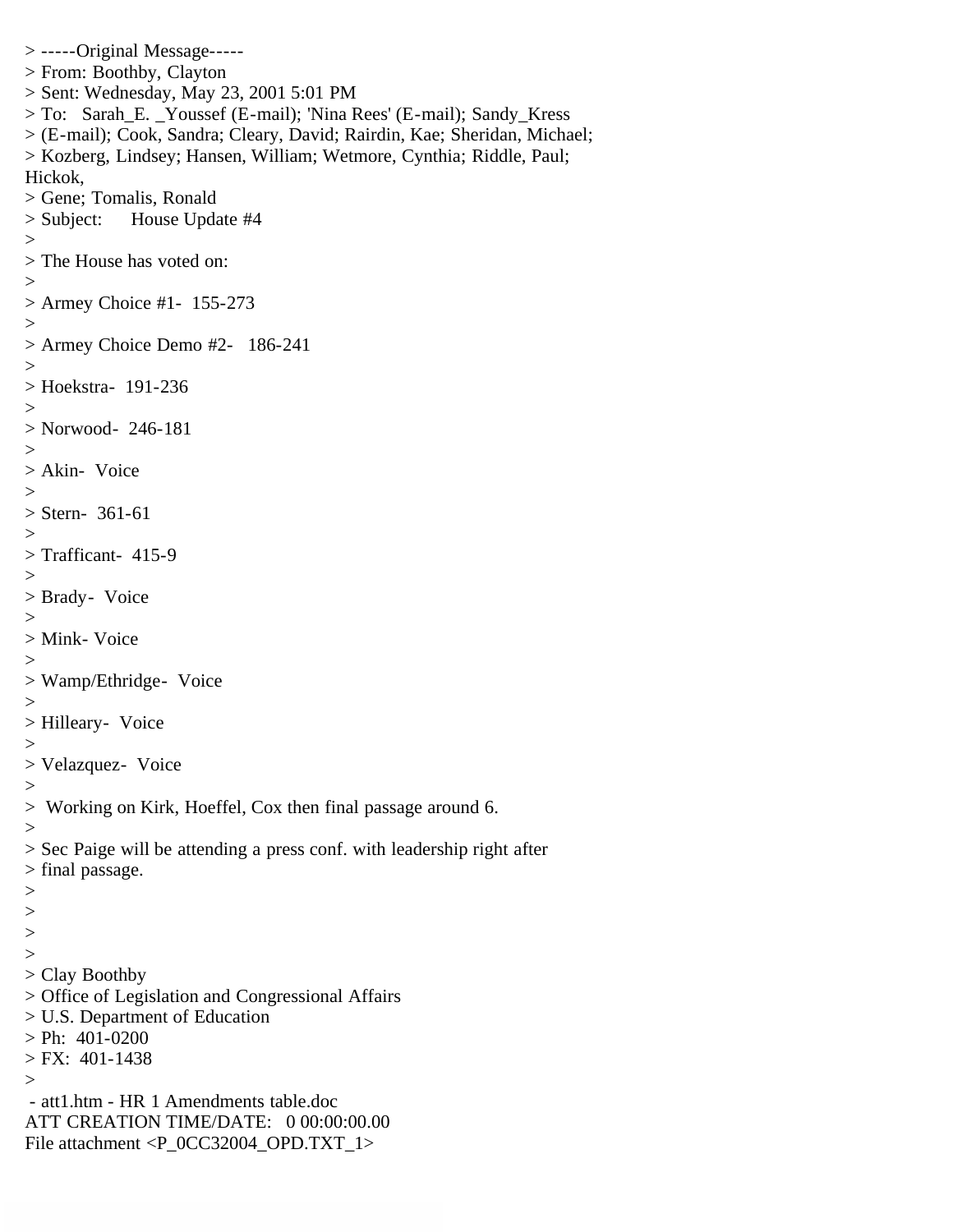## ATT CREATION TIME/DATE: 0 00:00:00.00 File attachment <P\_0CC32004\_OPD.TXT\_2>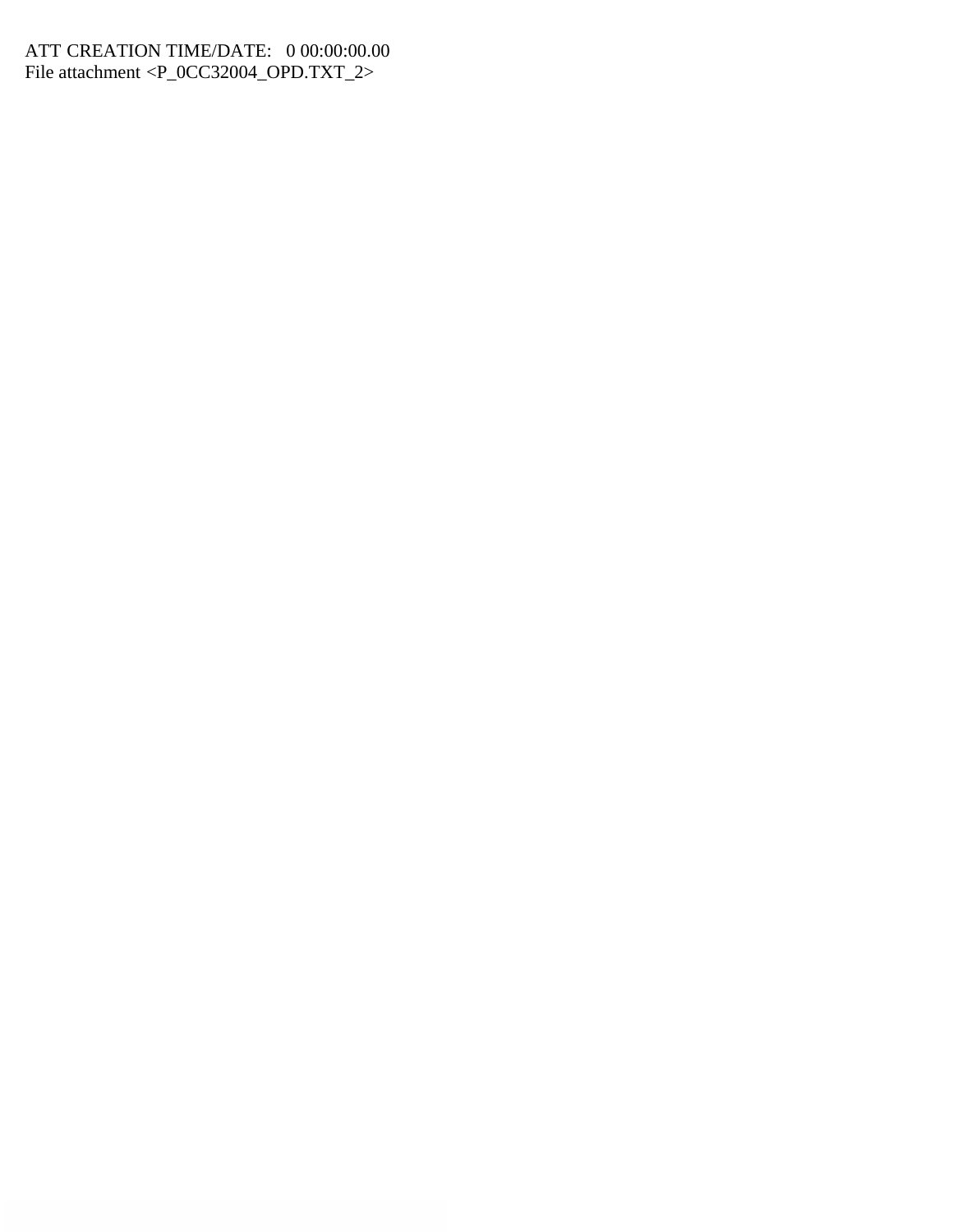## **The following document is attachment P\_0CC32004\_OPD.TXT\_1**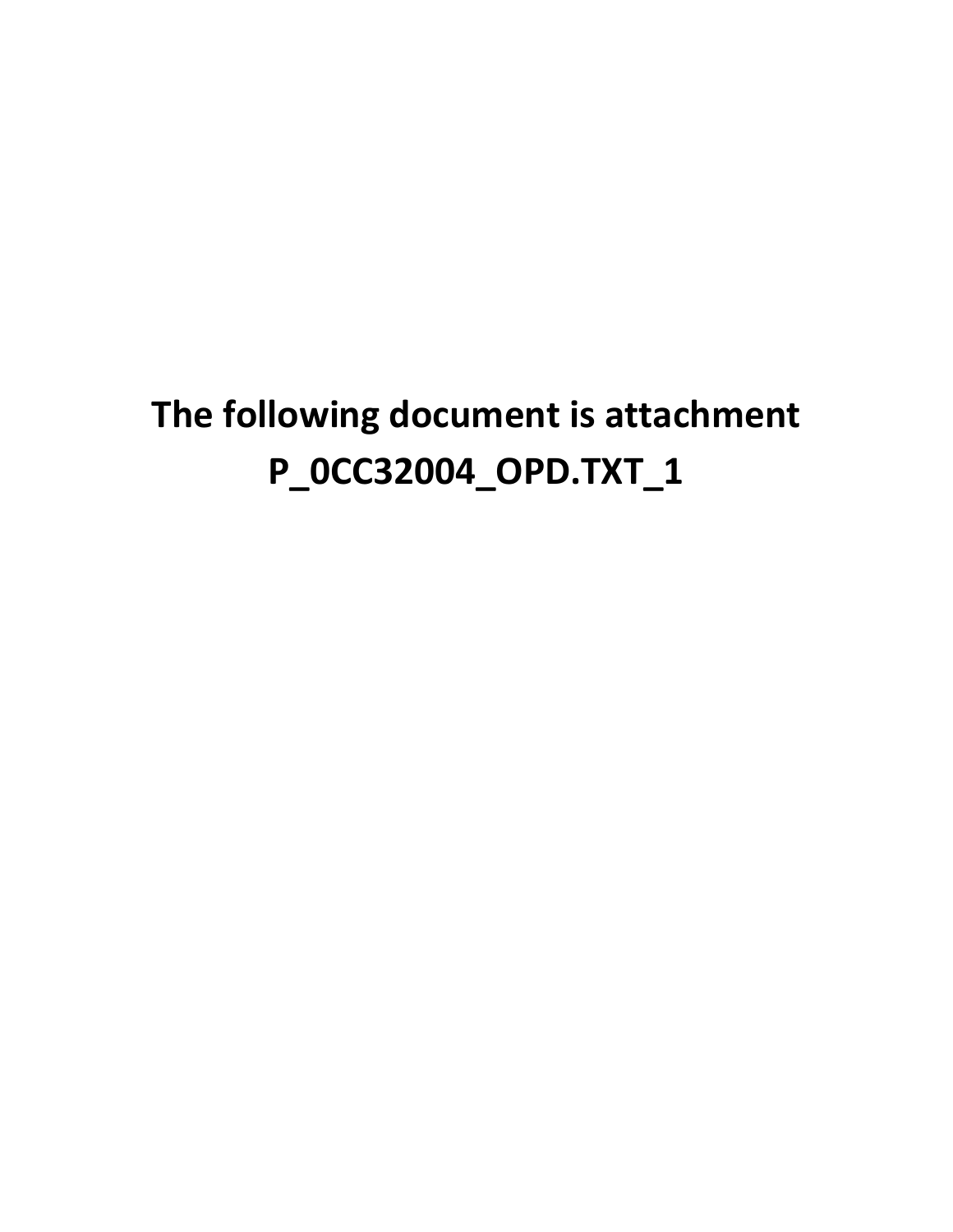Attached is a table that shows the disposition of the House Amendments and a brief description of the amendments for HR 1 which passed Wednesday night with a vote of 384-45.

<<HR 1 Amendments table.doc >>

-----Original Message-----

**From:** Boothby, Clayton **Sent:** Wednesday, May 23, 2001 5:01 PM

**To:** Sarah\_E. \_Youssef (E-mail); 'Nina Rees' (E-mail); Sandy\_Kres s (E-mail); Cook, Sandra; Cleary, David; Rairdin, Kae; Sheridan, Michael; Kozbe rg, Lindsey; Hansen, William; Wetmore, Cynthia; Riddle, Paul; Hickok, Gene; Tom alis, Ronald

**Subject: &nb sp;** House Update #4

The House has voted on:

Armey Choice #1- 155-273

Armey Choice Demo #2- 186-241

Hoekstra- 191-236

Norwood- 246-181

Akin- Voice

Stern- 361-61

Trafficant- 415-9

Brady- Voice

Mink- Voice

Wamp/Ethridge- Voice

Hilleary- Voice

Velazquez- Voice

Working on Kirk, Hoeffel, Cox then final pas sage around 6.

Sec Paige will be attending a press conf. with lea dership right after final passage.

Clay Boothby Office of Legislation and Congressional Affairs U.S. Department of Education Ph: 401-0200 FX: 401-1438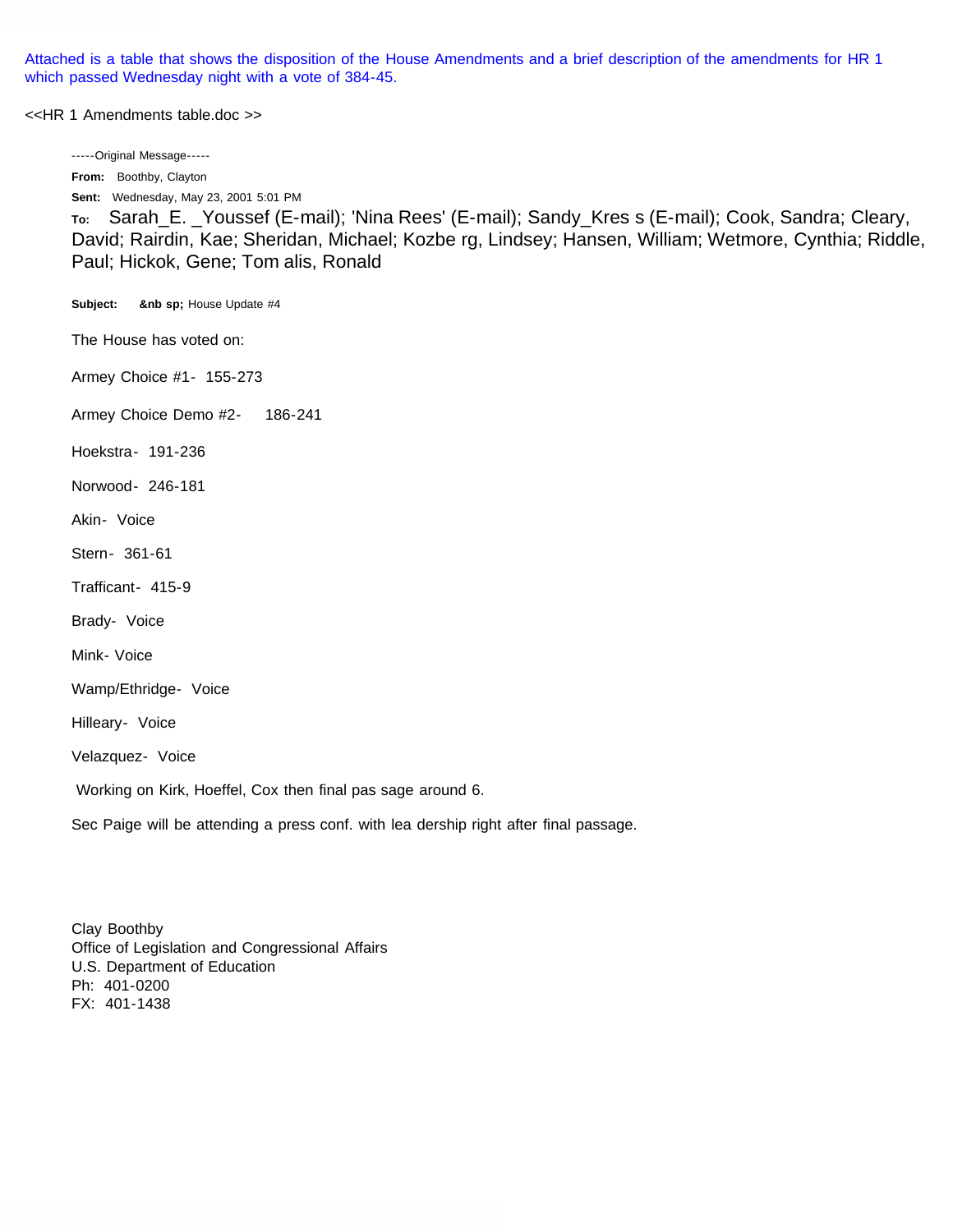## **The following document is attachment P\_0CC32004\_OPD.TXT\_2**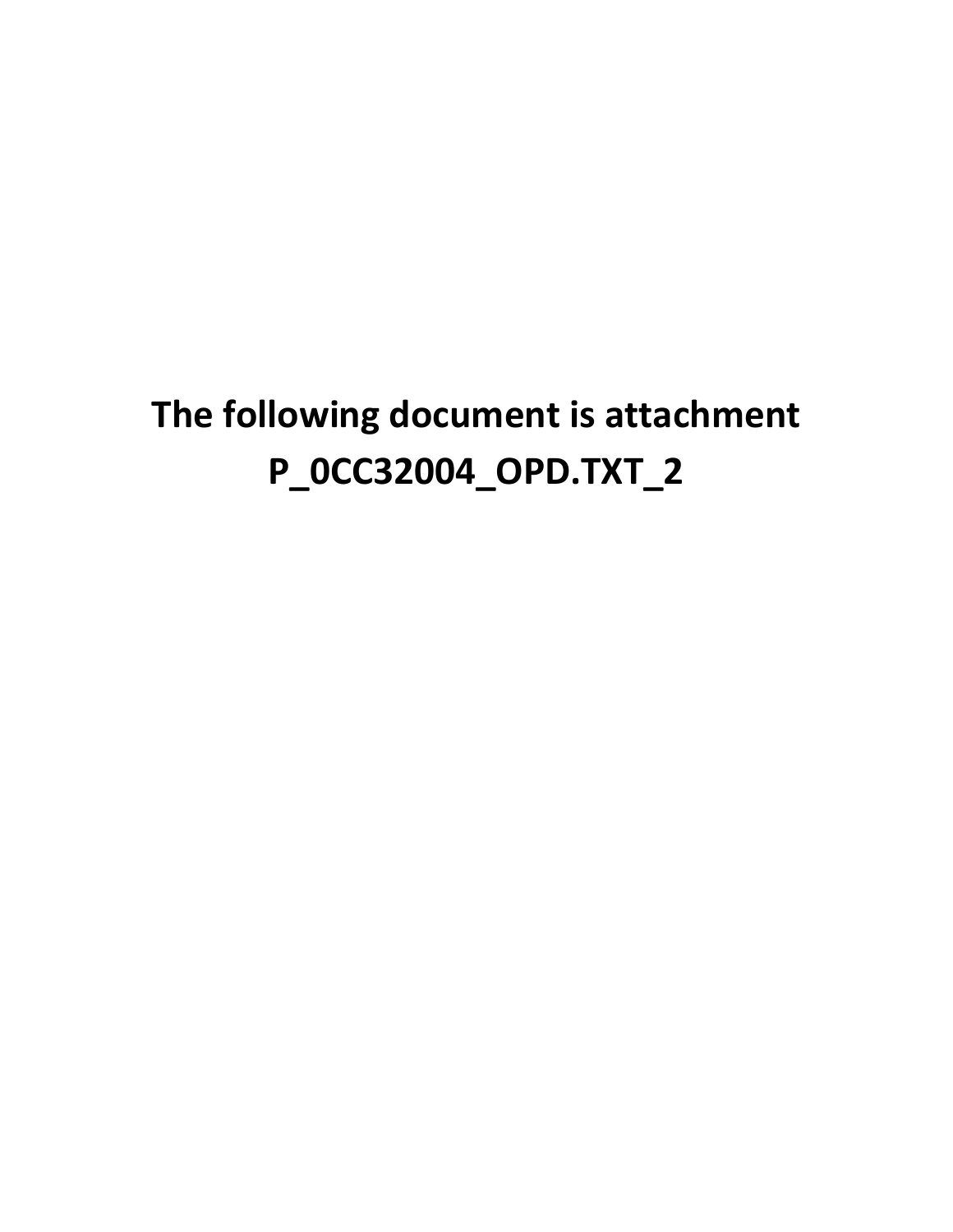| <b>SPONSOR</b>         | <b>SUBJECT</b>                                    | <b>DESCRIPTION</b>                                                                                                                                                                                                                                                                                                                                                                                                                                                                      | <b>ACTION</b>             |
|------------------------|---------------------------------------------------|-----------------------------------------------------------------------------------------------------------------------------------------------------------------------------------------------------------------------------------------------------------------------------------------------------------------------------------------------------------------------------------------------------------------------------------------------------------------------------------------|---------------------------|
| <b>Boehner</b>         | Manager's technical<br>changes                    | Makes various technical and conforming changes, including several<br>clarifications.                                                                                                                                                                                                                                                                                                                                                                                                    | Passed on a<br>voice vote |
| Capps                  | CPR training under<br><b>SDFS</b>                 | Allows funding under Title IV to be used for CPR training in schools.                                                                                                                                                                                                                                                                                                                                                                                                                   | Passed<br>$421 - 2$       |
| Dunn/Frost             | School resource<br>officers                       | Allows local educational agencies to spend more of their federal funds to<br>hire School Resource Officers.                                                                                                                                                                                                                                                                                                                                                                             | Passed<br>420-3           |
| Graves                 | 95% of Federal funds<br>spent in the<br>classroom | Expresses the Sense of Congress that the Department of Education,<br>states, and local educational agencies work together to ensure that at<br>least 95 percent of all funds appropriated for elementary and secondary<br>education programs administered by the Department of Education is<br>spent directly to improve the academic achievement of children in<br>classrooms.                                                                                                         | Passed<br>422-0           |
| Hill                   | Smaller learning<br>communities                   | Expands Section 401 to include the creation of smaller learning<br>communities among the possible uses of local innovative education<br>program funds.                                                                                                                                                                                                                                                                                                                                  | Passed on a<br>voice vote |
| Hoekstra/Frank         | Annual testing<br>requirements                    | Strikes language requiring annual state assessments in reading and<br>math for grades 3-8 and retains current law for state assessments,<br>requiring that states measure students in all subjects that the state has<br>developed standards.                                                                                                                                                                                                                                           | Defeated<br>173-255       |
| Dooley                 | Description of<br>accountability system           | The Dooley amendment requires State report cards to include<br>information that compares the actual achievement levels of all students<br>against the State's annual numerical objectives and to include a "clear<br>and concise" description of the State's accountability system, including a<br>description of the criteria used by the State to evaluate school<br>performance and to determine whether a school enters school<br>improvement, corrective action or reconstitution. | Passed on a<br>voice vote |
| <b>Vitter/Sessions</b> | Military recruiters                               | Requires those secondary education institutions that accept federal<br>funds to allow military recruiters to visit the school.                                                                                                                                                                                                                                                                                                                                                          | Passed<br>366-57          |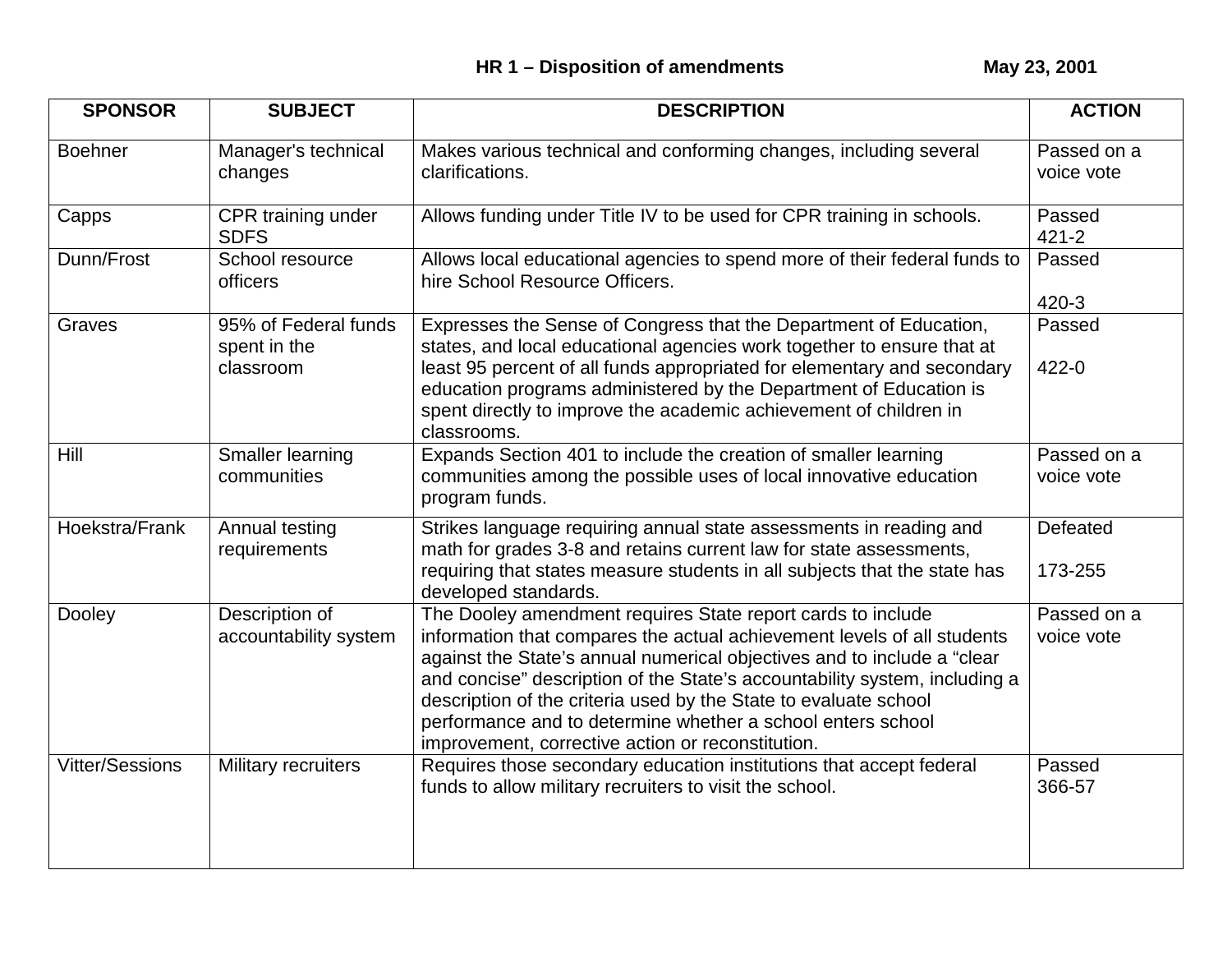| <b>SPONSOR</b>                 | <b>SUBJECT</b>                             | <b>DESCRIPTION</b>                                                                                                                                                                                                                                                                                                                                                                                                                                                                                                                                     | <b>ACTION</b>             |
|--------------------------------|--------------------------------------------|--------------------------------------------------------------------------------------------------------------------------------------------------------------------------------------------------------------------------------------------------------------------------------------------------------------------------------------------------------------------------------------------------------------------------------------------------------------------------------------------------------------------------------------------------------|---------------------------|
| <b>Tiberi/Castle</b>           | Performance<br>agreements                  | Allows 100 school districts in 50 states to enter into performance<br>agreements with the Secretary. Under these agreements, school                                                                                                                                                                                                                                                                                                                                                                                                                    | Passed                    |
|                                |                                            | districts would be able to consolidate programs and be relieved of the<br>requirements of those programs.                                                                                                                                                                                                                                                                                                                                                                                                                                              | 217-209                   |
| Meek                           | Mentoring program                          | Amends the Osborne Mentoring Program so that both adults and<br>qualified, trained and motivated high school students can be mentors.                                                                                                                                                                                                                                                                                                                                                                                                                  | Passed on a<br>voice vote |
| Rogers (MI)                    | College savings plans                      | Authorizes the Secretary of Education to work with state administrators<br>to promote and advocate the use and establishment of state-sponsored<br>college savings plans during a student's elementary years.                                                                                                                                                                                                                                                                                                                                          | Passed on a<br>voice vote |
| Graham/Tiahrt                  | Parental consent                           | "Parental Freedom of Information" amendment which guarantees<br>parents the right to access the curriculum to which their children are<br>exposed. Requires informed written consent prior to any student being<br>required to undergo non-emergency medical, psychological or<br>psychiatric examination, testing or treatment while at school. Further<br>clarifies that no student should be required to take any survey, analysis<br>or evaluation that reveals personal information or seeks responses on<br>material inappropriate for children. | Passed on a<br>voice vote |
| Akin                           | Testing                                    | Adds that the testing required in Section 1111(b)(4) be a test of<br>objective knowledge, based on measurable, verifiable and widely<br>accepted professional testing and assessment standards, and shall not<br>assess the personal opinions, attitudes, or beliefs of the student being<br>tested.                                                                                                                                                                                                                                                   | Passed on a<br>voice vote |
| Armey/Boehner/<br>DeLay        | Private school choice                      | Authorizes private school choice for students who have attended low<br>performing schools for 3 years; private school choice as a local use of<br>funds under the Innovative education grants under subpart 1 of part A of<br>Title IV; and private school choice for students attending unsafe schools<br>or for students who have been victims of crime.                                                                                                                                                                                             | Defeated<br>155-273       |
| Armey/DeLay/<br>Watts/Lipinksi | School choice<br>demonstration<br>projects | Authorizes up to 5 school choice research demonstration projects<br>involving public and private schools to demonstrate the effectiveness of<br>school choice in improving the academic achievement of disadvantaged<br>students.                                                                                                                                                                                                                                                                                                                      | Defeated<br>186-241       |
| Hoekstra                       | Transferability cap                        | Increases the 50 percent transferability cap for local educational<br>agencies to 75 percent upon approval from the state.                                                                                                                                                                                                                                                                                                                                                                                                                             | Defeated<br>191-236       |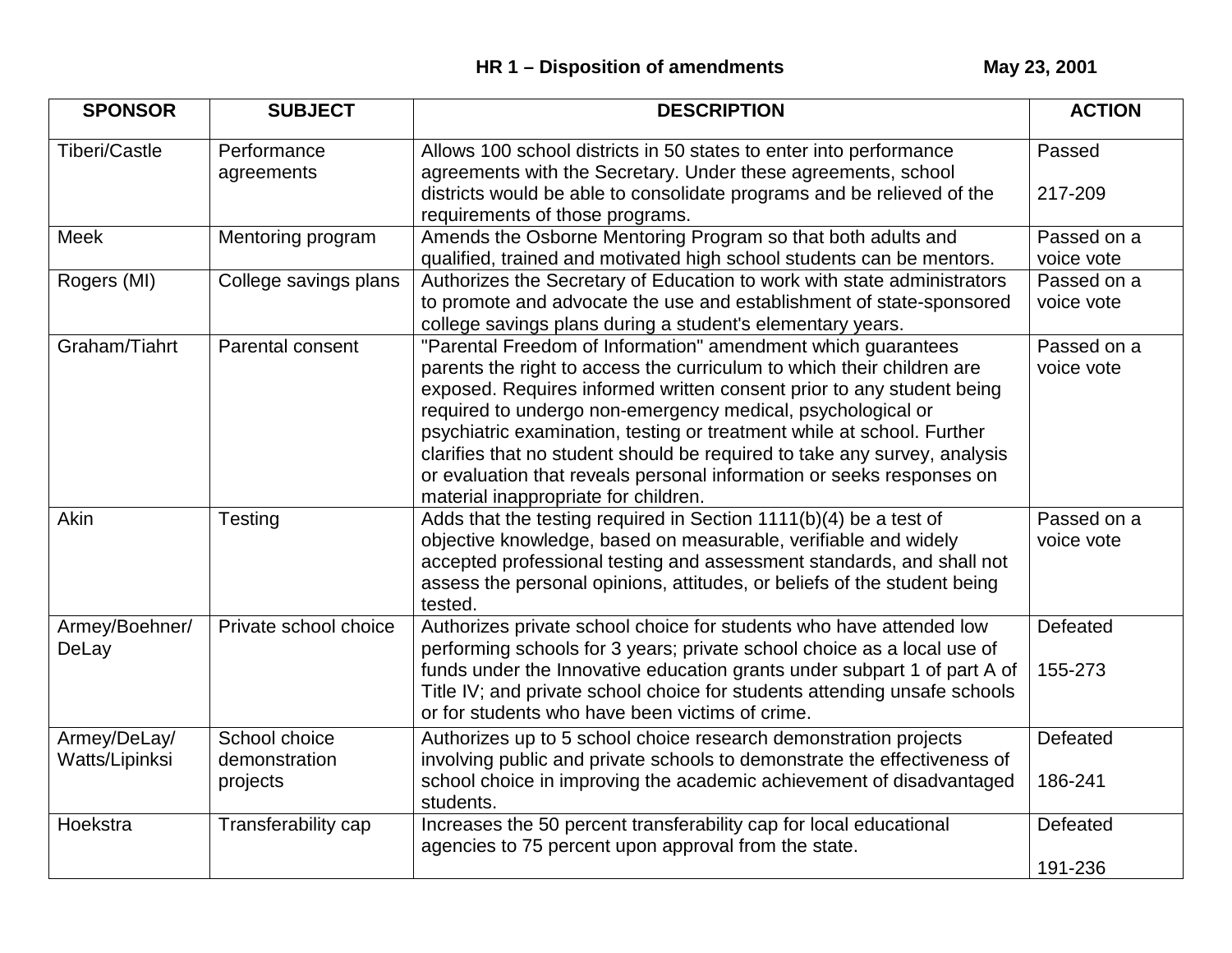| <b>SPONSOR</b>          | <b>SUBJECT</b>                                                 | <b>DESCRIPTION</b>                                                                                                                                                                                                                                                                                                                                                                                                                                                                                                                                                                                                                                                                      | <b>ACTION</b>             |
|-------------------------|----------------------------------------------------------------|-----------------------------------------------------------------------------------------------------------------------------------------------------------------------------------------------------------------------------------------------------------------------------------------------------------------------------------------------------------------------------------------------------------------------------------------------------------------------------------------------------------------------------------------------------------------------------------------------------------------------------------------------------------------------------------------|---------------------------|
| Norwood/Barr/<br>Graves | Discipline of students<br>with disabilities                    | Authorizes school personnel to discipline a student with a disability who<br>has a weapon; knowingly possesses or uses illegal drugs or sells or                                                                                                                                                                                                                                                                                                                                                                                                                                                                                                                                        | Passed                    |
|                         |                                                                | solicits the sale of a controlled substance; or commits aggravated<br>assault or battery at a school in the same manner as they would<br>discipline a non-disabled student who has committed the same offense,                                                                                                                                                                                                                                                                                                                                                                                                                                                                          | 246-181                   |
|                         |                                                                | including suspension or expulsion. A disabled child who is disciplined                                                                                                                                                                                                                                                                                                                                                                                                                                                                                                                                                                                                                  |                           |
|                         |                                                                | under this amendment would be able to assert a defense that the<br>possession of a weapon, or possession or use of illegal drugs, or sale or                                                                                                                                                                                                                                                                                                                                                                                                                                                                                                                                            |                           |
|                         |                                                                | solicitation of a controlled substance, was unintentional or innocent.                                                                                                                                                                                                                                                                                                                                                                                                                                                                                                                                                                                                                  |                           |
| <b>Stearns</b>          | Identification of<br>schools in school                         | Requires that the state educational agencies make known, in the form of<br>a report to the Department of Education, those schools that are in the                                                                                                                                                                                                                                                                                                                                                                                                                                                                                                                                       | Passed                    |
|                         | improvement                                                    | process of school improvement and indicate the specific category of<br>status: school improvement, corrective action or reconstitution.                                                                                                                                                                                                                                                                                                                                                                                                                                                                                                                                                 | 361-61                    |
| <b>Traficant</b>        | School construction<br>funds must buy<br><b>American Steel</b> | Expresses the Sense of the Congress that all construction related<br>activities resulting from funding authorized under the Act shall use<br>American-made steel and that all purchasing shall comply with the<br>requirements of the Buy America Act.                                                                                                                                                                                                                                                                                                                                                                                                                                  | Passed 415-9              |
| <b>Mink</b>             | Mentoring for<br>teachers                                      | Requires mentoring for teachers with 3 years or less experience in low-<br>performing schools.                                                                                                                                                                                                                                                                                                                                                                                                                                                                                                                                                                                          | Passed on a<br>voice vote |
| Wamp/Etheridge          | Character education                                            | Increases the authorization for character education from \$25 million to<br>\$50 million for fiscal year 2002 and such sums as may be necessary for<br>each of fiscal years 2003 through 2006.                                                                                                                                                                                                                                                                                                                                                                                                                                                                                          | Passed on a<br>voice vote |
| <b>DeMint</b>           | <b>Straight A's</b>                                            | Allows 7 state educational agencies (SEAs) and 25 local educational<br>agencies (LEAs) to participate in the Straight A's program; allows states<br>to use their Title I accountability system to demonstrate achievement<br>gains; provides that Title I targeting requirements remain in effect within<br>state and school districts; limits uses of funds to uses authorized by<br>programs consolidated as part of the performance agreement; requires<br>the states and school districts to exceed adequate yearly progress by a<br>statistically significant amount; provides that states and school districts<br>are subject to administrative sanctions for failure to perform. | Withdrawn                 |
| Hilleary                | <b>Boy Scouts</b>                                              | Prohibits the use of federal funds by any state or local educational<br>agency or school that discriminates against the Boy Scouts of America<br>in providing equal access to school premises or facilities.                                                                                                                                                                                                                                                                                                                                                                                                                                                                            | Passed on a<br>voice vote |